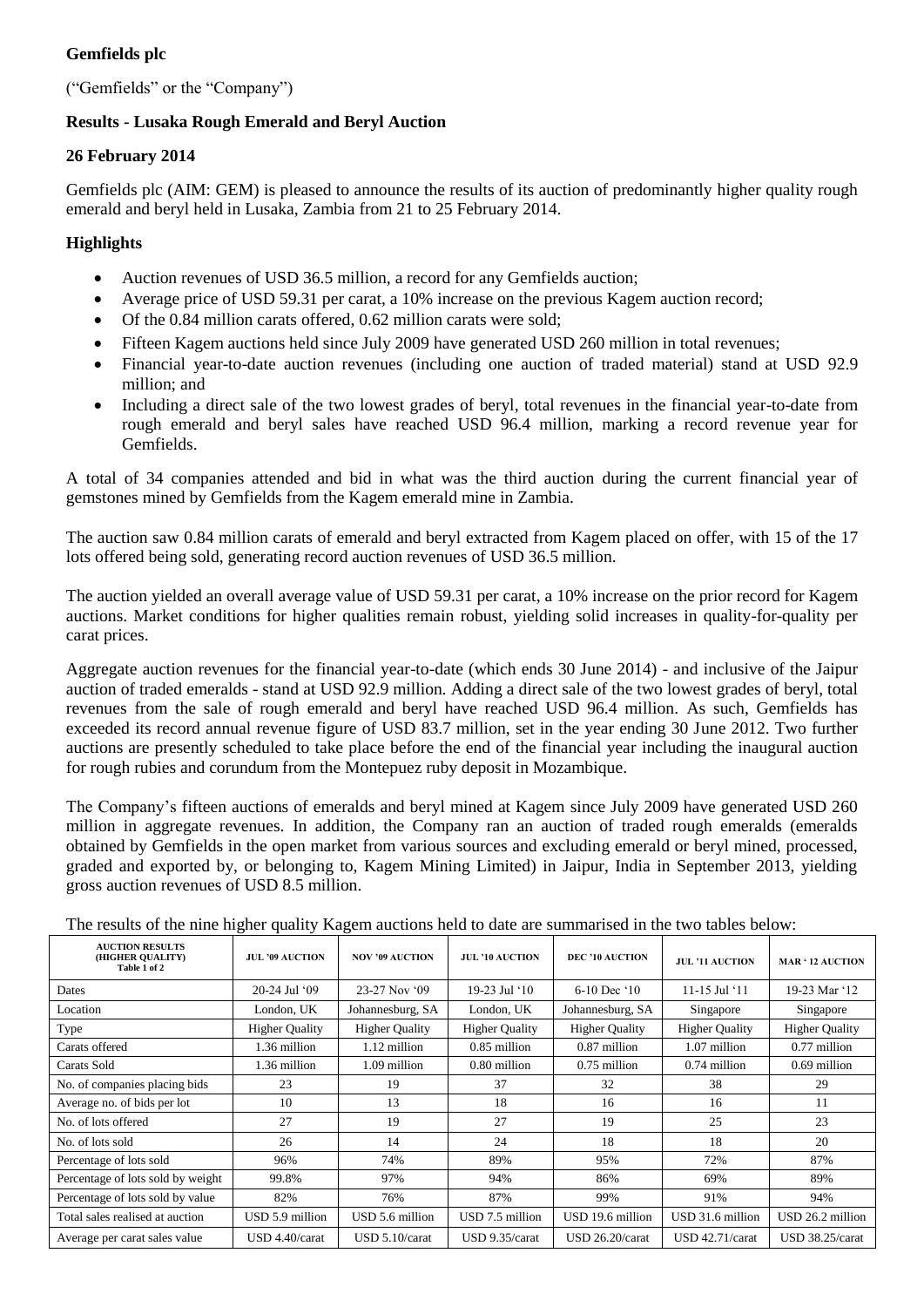| <b>AUCTION RESULTS</b><br>(HIGHER QUALITY)<br>Table 2 of 2 | <b>NOV '12 AUCTION</b> | JUL '13 AUCTION       | <b>FEB '14 AUCTION</b> |
|------------------------------------------------------------|------------------------|-----------------------|------------------------|
| Dates                                                      | 29 Oct - 2 Nov '12     | 15-19 Jul '13         | 21-25 Feb '14          |
| Location                                                   | Singapore              | Lusaka                | Lusaka                 |
| Type                                                       | <b>Higher Quality</b>  | <b>Higher Quality</b> | <b>Higher Quality</b>  |
| Carats offered                                             | 0.93 million           | 0.58 million          | $0.84$ million         |
| Carats Sold                                                | 0.90 million           | 0.58 million          | $0.62$ million         |
| No. of companies placing bids                              | 35                     | 36                    | 34                     |
| Average no. of bids per lot                                | 11                     | 8                     | 13                     |
| No. of lots offered                                        | 19                     | 18                    | 17                     |
| No. of lots sold                                           | 16                     | 18                    | 15                     |
| Percentage of lots sold                                    | 84%                    | 100%                  | 88%                    |
| Percentage of lots sold by weight                          | 98%                    | 100%                  | 74%                    |
| Percentage of lots sold by value                           | 90%                    | 100%                  | 86%                    |
| Total sales realised at auction                            | USD 26.8 million       | USD 31.5 million      | USD 36.5 million       |
| Average per carat sales value                              | USD 29.71/carat        | USD 54.00/carat       | $USD$ 59.31/carat      |

The specific auction mix and the exact quality of the lots offered at each auction vary in characteristics such as size, colour and clarity on account of mined production and market demand. Each auction is thus made up of somewhat differing overall quality compositions.

For ease of reference, the results of the six lower quality Kagem auctions held to date are summarised below:

| <b>AUCTION RESULTS (LOWER QUALITY)</b> | <b>MAR</b> '10<br><b>AUCTION</b> | <b>MAR</b> '11<br><b>AUCTION</b> | <b>NOV '11</b><br><b>AUCTION</b> | <b>JUN '12</b><br><b>AUCTION</b> | <b>APR '13</b><br><b>AUCTION</b> | <b>NOV '13</b><br><b>AUCTION</b> |
|----------------------------------------|----------------------------------|----------------------------------|----------------------------------|----------------------------------|----------------------------------|----------------------------------|
| Dates                                  | 11-15 Mar 2010                   | 10-14 Mar 2011                   | 21-25 Nov '11                    | 9-13 Jun '12                     | 15-19 Apr '13                    | 11-15 Nov $13$                   |
| Location                               | Jaipur, India                    | Jaipur, India                    | Jaipur, India                    | Jaipur, India                    | Lusaka, Zambia                   | Lusaka, Zambia                   |
| Type                                   | Lower Quality                    | Lower Quality                    | Lower Quality                    | Lower Quality                    | Lower Quality                    | Lower Quality                    |
| Carats offered*                        | 28.90 million                    | 16.83 million                    | 10.83 million                    | 10.85 million                    | 17.34 million                    | 5.62 million                     |
| Carats Sold                            | 22.80 million                    | 12.98 million                    | 9.82 million                     | 3.47 million                     | 6.30 million                     | 4.94 million                     |
| No. of companies placing bids          | 25                               | 44                               | 27                               | 20                               | 25                               | 20                               |
| Average no. of bids per lot            | 8                                | 14                               | 9                                | 3                                | 6                                | 7                                |
| No. of lots offered                    | 56                               | 35                               | 26                               | 33                               | 28                               | 21                               |
| No. of lots sold                       | 49                               | 34                               | 19                               | 17                               | 23                               | 19                               |
| Percentage of lots sold                | 88%                              | 97%                              | 73%                              | 52%                              | 82%                              | 90%                              |
| Percentage of lots sold by weight      | 79%                              | 77%                              | 91%                              | 32%                              | 36%                              | 88%                              |
| Percentage of lots sold by value       | 89%                              | 99%                              | 80%                              | 60%                              | 76%                              | 91%                              |
| Total sales realised at auction        | <b>USD</b> 7.2<br>million        | <b>USD 10.0</b><br>million       | <b>USD 11.0</b><br>million       | USD 9.0<br>million               | <b>USD 15.2</b><br>million       | <b>USD 16.4</b><br>million       |
| Average per carat sales value          | $\text{USD }0.31/\text{carat}$   | USD 0.77/carat                   | USD 1.12/carat                   | USD 2.61/carat                   | USD 2.42/carat                   | USD 3.32/carat                   |

*\* A larger volume of material was placed on offer in March 2010 following Gemfields extensive inventory building exercise during 2008 and 2009.*

#### Ian Harebottle, CEO of Gemfields, commented:

*"Gemfields has now completed four successful auctions in Zambia, all during the last eleven months. We have achieved two new records – the highest aggregate revenue and the highest average per carat price.* 

*Our commitment to our vision for precious coloured gemstones, our operational investments, the acquisition of Fabergé and our ever expanding international marketing endeavours are clearly furthering the momentum we have built during the last five years. Zambia's role in the global emerald market has never been more important, with Zambian emeralds now favoured by many as the emerald of choice.*

*Taking into account the four auctions held thus far this financial year, being one auction of traded material and three of material mined at our Kagem mine, Gemfields' year-to-date auction revenues now stand at USD 92.9 million, with total sales from rough emerald and beryl having reached USD 96.4 million. This means we have, with four months and two further auctions remaining in this financial year (including our inaugural auction of rough rubies and corundum from Montepuez in Mozambique), already beaten Gemfields' best ever revenue year."*